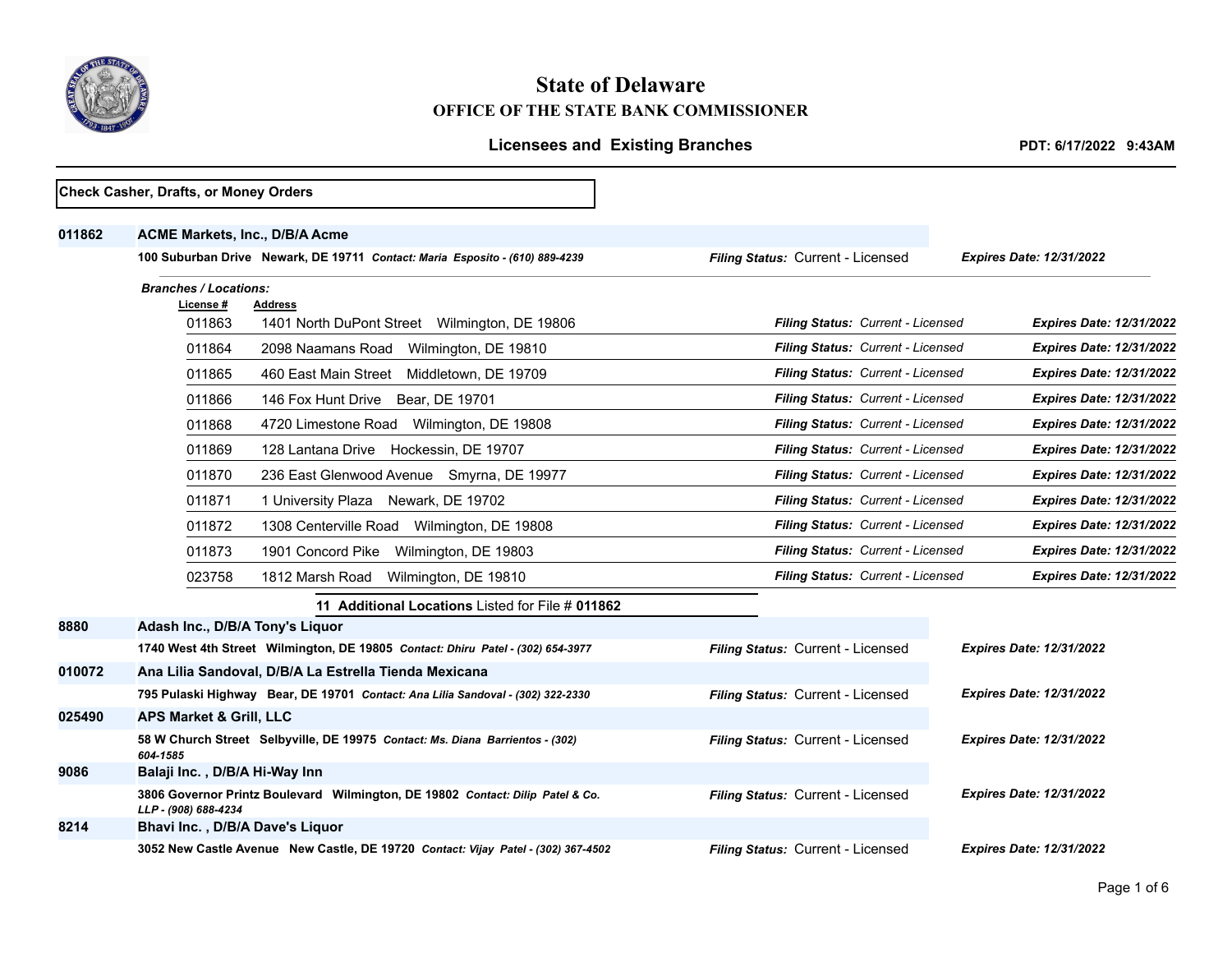|        | Check Casher, Drafts, or Money Orders                                                              |                                   |                                 |
|--------|----------------------------------------------------------------------------------------------------|-----------------------------------|---------------------------------|
| 6745   | BHP Industries, Inc., D/B/A United Check Cashing                                                   |                                   |                                 |
|        | 155 North DuPont Highway Unit 1 Dover, DE 19901 Contact: Tracy Wessel - (302)<br>677-0070          | Filing Status: Current - Licensed | <b>Expires Date: 12/31/2022</b> |
| 011993 | <b>BPPN LLC d/b/a United Check Cashing</b>                                                         |                                   |                                 |
|        | 707C South Union Street Wilminton, DE 19805 Contact: Bipin R. Mody - (302)<br>777-4606             | Filing Status: Current - Licensed | <b>Expires Date: 12/31/2022</b> |
| 3073   | Connie C. Lee, D/B/A Miller Smoke Shop                                                             |                                   |                                 |
|        | 718 North Market Street Wilmington, DE 19801 Contact: Connie C. Lee - (302)<br>778-2177            | Filing Status: Current - Licensed | <b>Expires Date: 12/31/2022</b> |
| 024062 | DelBorrello Financial Services DE LLC, D/B/A United Check Cashing                                  |                                   |                                 |
|        | 3722 Philadelphia Pike Claymont, DE 19703 Contact: Mr. Christopher DelBorrello -<br>(215) 360-3622 | Filing Status: Current - Licensed | <b>Expires Date: 12/31/2022</b> |
| 010697 | Eastern Specialty Finance, Inc., D/B/A Check 'n Go                                                 |                                   |                                 |
|        | 27 Chestnut Hill Plaza Newark, DE 19713 Contact: Kristen Mudd - (513) 229-6800                     | Filing Status: Current - Licensed | <b>Expires Date: 12/31/2022</b> |
|        | <b>Branches / Locations:</b><br>License #<br><b>Address</b>                                        |                                   |                                 |
|        | 010698<br>1504 Beaver Brook Plaza New Castle, DE 19720-8633                                        | Filing Status: Current - Licensed | <b>Expires Date: 12/31/2022</b> |
|        | 010699<br>800 West 4th Street Suite 401 Wilmington, DE 19801-2045                                  | Filing Status: Current - Licensed | <b>Expires Date: 12/31/2022</b> |
|        | 010700<br>283 North DuPont Highway Suite B Dover, DE 19901-7532                                    | Filing Status: Current - Licensed | <b>Expires Date: 12/31/2022</b> |
|        | 010701<br>374 Walmart Drive Suite 3 Camden, DE 19934-1372                                          | Filing Status: Current - Licensed | <b>Expires Date: 12/31/2022</b> |
|        | 011622<br>599 Jimmy Drive Suite 14 Smyrna, DE 19977                                                | Filing Status: Current - Licensed | <b>Expires Date: 12/31/2022</b> |
|        | 025374<br>3843 Kirkwood Highway<br>Wilmington, DE 19808                                            | Filing Status: Current - Licensed | <b>Expires Date: 12/31/2022</b> |
|        | 025377<br>2822 Pulaski Highway<br>Newark, DE 19702                                                 | Filing Status: Current - Licensed | <b>Expires Date: 12/31/2022</b> |
|        | 7 Additional Locations Listed for File # 010697                                                    |                                   |                                 |
| 012588 | El Amigo II LLC                                                                                    |                                   |                                 |
|        | 226 West Market Street Wilmington, DE 19804 Contact: Mr. Fernando Castillo - (302)<br>377-2350     | Filing Status: Current - Licensed | <b>Expires Date: 12/31/2022</b> |
| 012371 | <b>El Chicanito, LLC</b>                                                                           |                                   |                                 |
|        | 100 South Market Street Seaford, DE 19973 Contact: Elena Vasquez-Perez - (302)<br>629-0587         | Filing Status: Current - Licensed | <b>Expires Date: 12/31/2022</b> |
| 012658 | El Nevado II                                                                                       |                                   |                                 |
|        | 13 North Broad Street Middletwon, DE 19709 Contact: Mr. Jose R. Ortiz-Flores - (302)<br>376-6027   | Filing Status: Current - Licensed | <b>Expires Date: 12/31/2022</b> |
| 010274 | Eliseo Sandoval, D/B/A Jalisco Mexican Grocery Store                                               |                                   |                                 |
|        | 1722 West Gilpin Drive Wilmington, DE 19805 Contact: Eliseo Sandoval Jr. - (302)<br>993-0450       | Filing Status: Current - Licensed | <b>Expires Date: 12/31/2022</b> |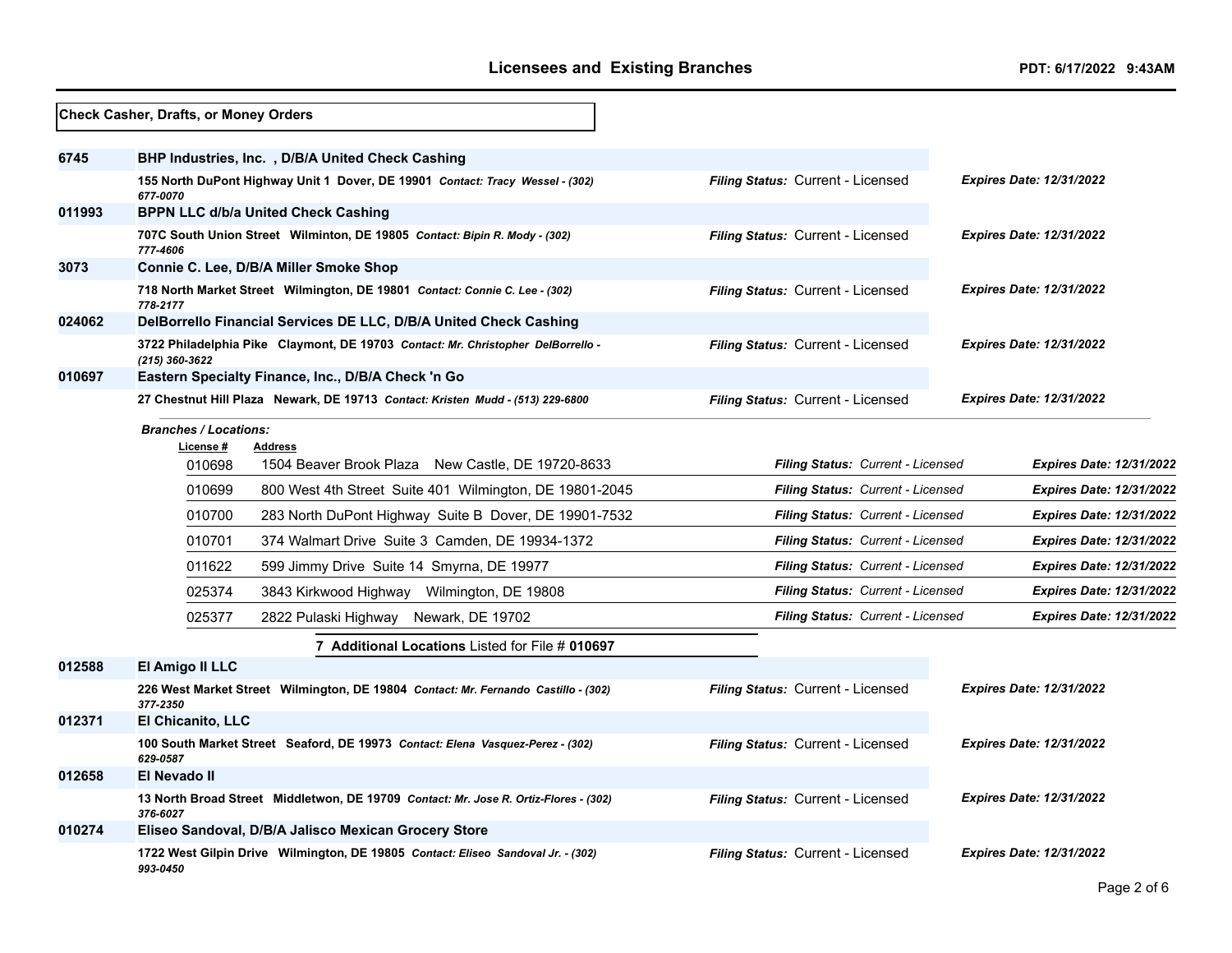|        | Check Casher, Drafts, or Money Orders                                                                           |                                   |                                 |
|--------|-----------------------------------------------------------------------------------------------------------------|-----------------------------------|---------------------------------|
| 027509 | <b>Flor De Mexico II LLC</b>                                                                                    |                                   |                                 |
|        | 851 Norman Eskridge Highway Seaford, DE 19973 Contact: Macedonio Robles -<br>(302) 393-9145                     | Filing Status: Current - Licensed | <b>Expires Date: 12/31/2022</b> |
| 012471 | Foto Arte Esteban LLC, D/B/A Mini Store Mi Pueblito                                                             |                                   |                                 |
|        | 133 East Market Street Georgetown, DE 19947                                                                     | Filing Status: Current - Licensed | <b>Expires Date: 12/31/2022</b> |
| 031074 | Hanuman LLC, D/B/A Levans Liquors                                                                               |                                   |                                 |
|        | 417 Maryland Avenue Wilmington, DE 19805 Contact: Priteshkumar Patel - (908)<br>247-6252                        | Filing Status: Current - Licensed | <b>Expires Date: 12/31/2022</b> |
| 027523 | Imperio Enterprises LLC, D/B/A La Tapatia Mexican Store                                                         |                                   |                                 |
|        | 117 S Lincoln Street Wilmington, DE 19805 Contact: Rey Garduno - (302) 778-9124                                 | Filing Status: Current - Licensed | <b>Expires Date: 12/31/2022</b> |
| 1900   | Jayshil LLC, D/B/A Benson Liquor Mart                                                                           |                                   |                                 |
|        | 737 West 4th Street Wilmington, DE 19801 Contact: Mr. Kanubhai Patel - (302)<br>654-0390                        | Filing Status: Current - Licensed | <b>Expires Date: 12/31/2022</b> |
| 019458 | Kelly, LLC, D/B/A Franklin Liquors                                                                              |                                   |                                 |
|        | 1300 West 4th Street Wilmington, DE 19805 Contact: Mr. Vishal Patel - (908) 247-6252                            | Filing Status: Current - Licensed | <b>Expires Date: 12/31/2022</b> |
| 023410 | La Consentida Inc.                                                                                              |                                   |                                 |
|        | 1511 North DuPont Highway Suite 14 New Castle, DE 19720 Contact: Mr. Carlos<br>Sanchez Estrada - (302) 897-3206 | Filing Status: Current - Licensed | <b>Expires Date: 12/31/2022</b> |
| 029227 | La Guadalupana Mexican Store LLC                                                                                |                                   |                                 |
|        | 31507 Oak Orchard Road Millsboro, DE 19966 Contact: Ms. Marlen D.<br>Camacho-Santos - (302) 569-0420            | Filing Status: Current - Licensed | <b>Expires Date: 12/31/2022</b> |
| 8941   | La Plaza Mexicana, Inc.                                                                                         |                                   |                                 |
|        | 217 NE Front Street Milford, DE 19963 Contact: Mr. Jesus Sandoval - (302) 424-8203                              | Filing Status: Current - Licensed | <b>Expires Date: 12/31/2022</b> |
|        | <b>Branches / Locations:</b><br>License#<br><b>Address</b>                                                      |                                   |                                 |
|        | 036955<br>1722 W Gilpin Drive Wilmington, DE 19805                                                              | Filing Status: Current - Licensed | <b>Expires Date: 12/31/2022</b> |
|        | <b>1 Additional Locations Listed for File # 8941</b>                                                            |                                   |                                 |
| 012114 | Lina Rubi Paredes-Wilson, D/B/A El Rey Mexican Store                                                            |                                   |                                 |
|        | 287 Christiana Road Suite 21 New Castle, DE 19720 Contact: Lina Rubi<br>Paredes-Wilson - (302) 598-6443         | Filing Status: Current - Licensed | <b>Expires Date: 12/31/2022</b> |
| 010573 | Ma Maldi LLC, D/B/A Concord Liquors                                                                             |                                   |                                 |
|        | 2312 North Monroe Street Wilmington, DE 19802 Contact: Vivek Pillai - (302)<br>690-5490                         | Filing Status: Current - Licensed | <b>Expires Date: 12/31/2022</b> |
| 012536 | Martin G. Miranda, D/B/A La Estrella                                                                            |                                   |                                 |
|        | 4536 Kirkwood Highway Wilmington, DE 19808 Contact: Martin Miranda - (302)<br>633-1841                          | Filing Status: Current - Licensed | <b>Expires Date: 12/31/2022</b> |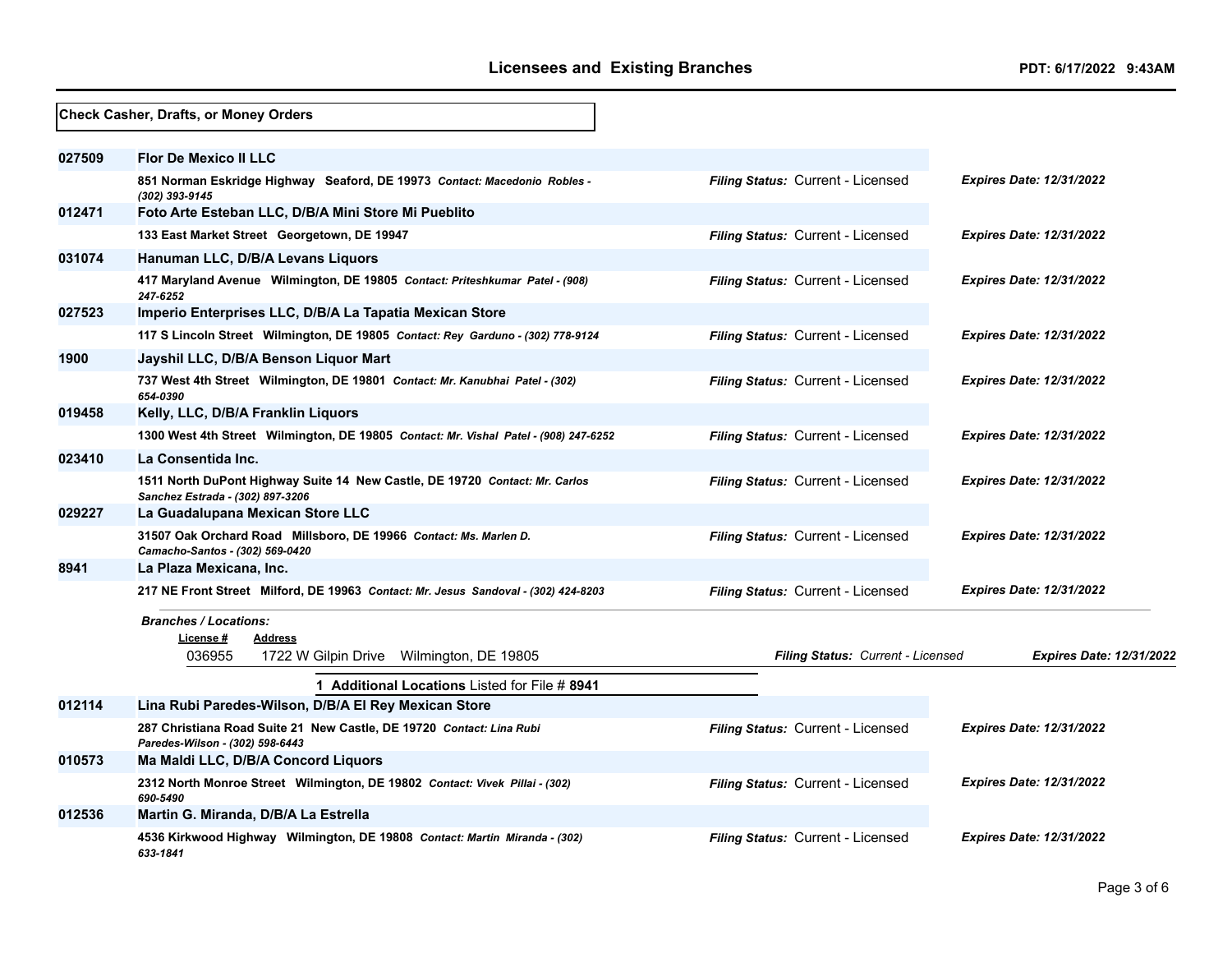|        | Check Casher, Drafts, or Money Orders                                                                                       |                                          |                                 |
|--------|-----------------------------------------------------------------------------------------------------------------------------|------------------------------------------|---------------------------------|
| 019063 | <b>Mexico Grocery Inc.</b>                                                                                                  |                                          |                                 |
|        | 623 Pulaski Highway Bear, DE 19701 Contact: Ms. Maria Villagomez - (302) 312-9997                                           | Filing Status: Current - Licensed        | <b>Expires Date: 12/31/2022</b> |
| 017829 | Mi Ranchito, LLC                                                                                                            |                                          |                                 |
|        | 13 North Chapel Street Newark, DE 19711 Contact: Javier Acuna - (302) 312-1711                                              | Filing Status: Current - Licensed        | <b>Expires Date: 12/31/2022</b> |
| 025471 | Modi Liquor LLC, D/B/A Continental Liquor                                                                                   |                                          |                                 |
|        | 1414 North DuPont Highway New Castle, DE 19720 Contact: Mr. Falgun Modi - (501)<br>655-1191                                 | Filing Status: Current - Licensed        | <b>Expires Date: 12/31/2022</b> |
| 012722 | MP3 Management LLC, D/B/A United Check Cashing                                                                              |                                          |                                 |
|        | 287 Christiana Road Suite 23 New Castle, DE 19720 Contact: Mr. Manesh M Patel -<br>(302) 328-4800                           | Filing Status: Current - Licensed        | <b>Expires Date: 12/31/2022</b> |
|        | <b>Branches / Locations:</b><br>License #<br><b>Address</b><br>026590<br>104 Penn Mart Shopping Center New Castle, DE 19720 | <b>Filing Status: Current - Licensed</b> | <b>Expires Date: 12/31/2022</b> |
|        | 027615<br>45 Marrows Road Newark, DE 19713                                                                                  | Filing Status: Current - Licensed        | <b>Expires Date: 12/31/2022</b> |
|        |                                                                                                                             |                                          |                                 |
| 020224 | 2 Additional Locations Listed for File # 012722<br>NAI Saturn Eastern LLC, D/B/A Safeway                                    |                                          |                                 |
|        | 190 John Hunn Brown Road Dover, DE 19901 Contact: Randy Weist - (301) 918-6937                                              | Filing Status: Current - Licensed        | <b>Expires Date: 12/31/2022</b> |
|        | <b>Branches / Locations:</b><br>License #<br><b>Address</b><br>020225<br>19238 Coastal Highway<br>Rehoboth Beach, DE 19971  | Filing Status: Current - Licensed        | <b>Expires Date: 12/31/2022</b> |
|        | 020227<br>2400 Peoples Plaza Newark, DE 19702                                                                               | Filing Status: Current - Licensed        | <b>Expires Date: 12/31/2022</b> |
|        | 2 Additional Locations Listed for File # 020224                                                                             |                                          |                                 |
| 021049 | OM TAT SAT LLC, D/B/A Minquadle Liquor                                                                                      |                                          |                                 |
|        | 3800 North DuPont Highway New Castle, DE 19720                                                                              | Filing Status: Current - Licensed        | <b>Expires Date: 12/31/2022</b> |
| 022182 | Order Express, Inc., D/B/A Mexidollar<br>3421 Kirkwood Highway Wilmington, DE 19808 Contact: Jorge A. Miranda - (312)       | Filing Status: Current - Licensed        | <b>Expires Date: 12/31/2022</b> |
| 012968 | 235-5200<br>Pooni LLC t/a Liberty Gas Mart                                                                                  |                                          |                                 |
|        | 100 South Main Street Bridgeville, DE 19933 Contact: Mr. Kuljit Singh - (215)<br>421-2525                                   | Filing Status: Current - Licensed        | <b>Expires Date: 12/31/2022</b> |
| 030326 | Radhe, Inc., D/B/A Kwik Liquor                                                                                              |                                          |                                 |
|        | 28544 DuPont Boulevard Unit 12 Millsboro, DE 19966 Contact: Kalpesh Patel - (302)<br>934-1106                               | Filing Status: Current - Licensed        | <b>Expires Date: 12/31/2022</b> |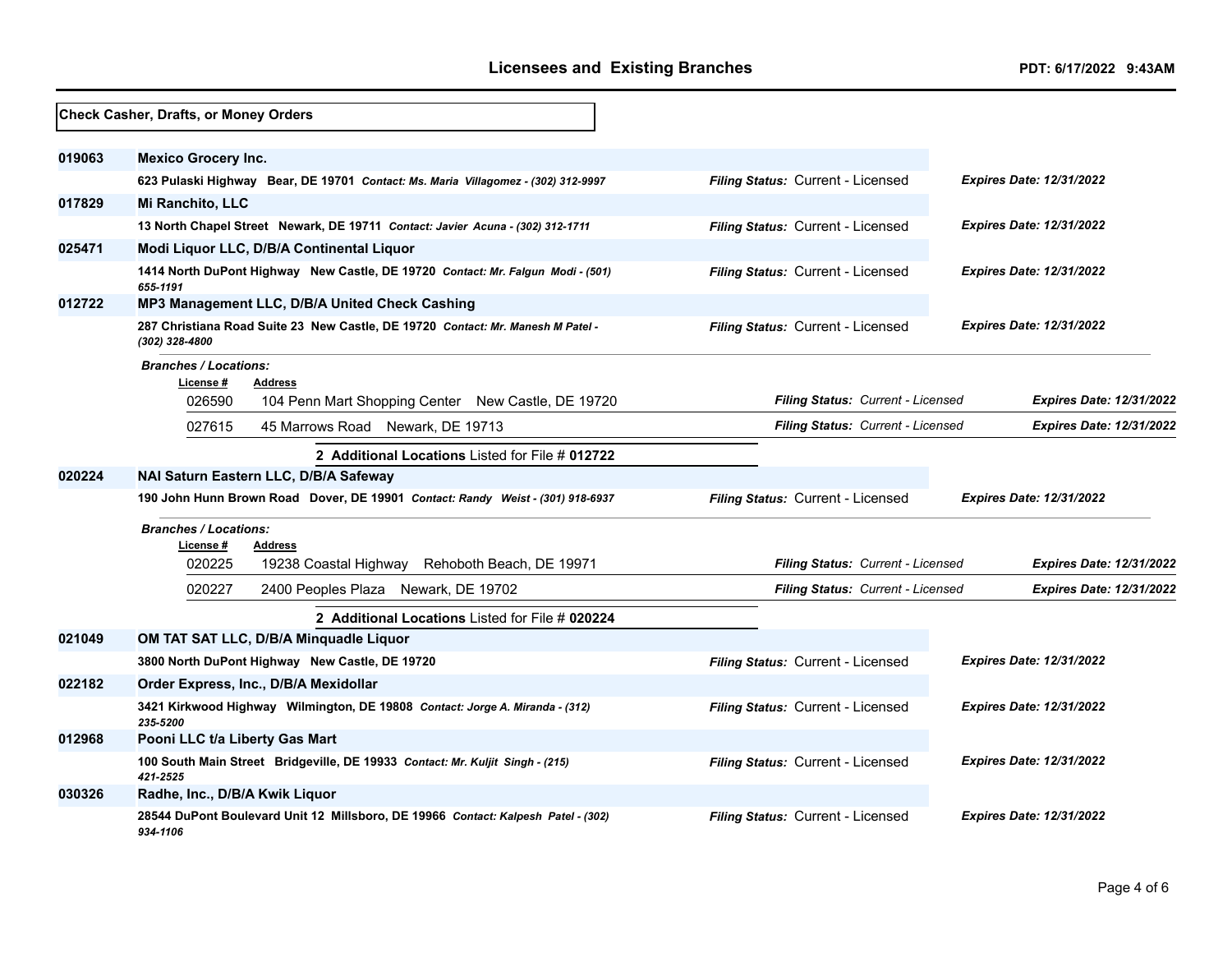|        | Check Casher, Drafts, or Money Orders                                                              |                                                                             |                                 |
|--------|----------------------------------------------------------------------------------------------------|-----------------------------------------------------------------------------|---------------------------------|
| 8904   | Reynaldo Guzman, D/B/A La Ruby's                                                                   |                                                                             |                                 |
|        | 1236 Capitol Trail Newark, DE 19711 Contact: Reynaldo Guzman - (302) 292-8322                      | Filing Status: Current - Licensed                                           | <b>Expires Date: 12/31/2022</b> |
| 8919   | Robles-Guzman, Juan M, D/B/A El Gran Charro                                                        |                                                                             |                                 |
|        | 6 College Park Lane Unit 6 Georgetown, DE 19947 Contact: Juan M. Robles-Guzman -<br>(302) 856-6617 | Filing Status: Current - Licensed                                           | <b>Expires Date: 12/31/2022</b> |
| 010417 | Ruben C. Leos, D/B/A El Charro Mexican Market                                                      |                                                                             |                                 |
|        | 3630 Bayard Drive Claymont, DE 19703 Contact: Mr. Ruben Leos - (302) 463-8908                      | Filing Status: Current - Licensed                                           | <b>Expires Date: 12/31/2022</b> |
| 025590 | Rukshmani Inc., D/B/A The Depot                                                                    |                                                                             |                                 |
|        | 595 Forest Street Dover, DE 19904 Contact: Ms. Asmi Patel - (302) 736-1040                         | Filing Status: Current - Licensed                                           | Expires Date: 12/31/2022        |
| 5409   | <b>Service General Corporation</b>                                                                 |                                                                             |                                 |
|        | 801 Norman Eskridge Highway Seaford, DE 19973                                                      | Filing Status: Current - Licensed                                           | <b>Expires Date: 12/31/2022</b> |
|        | 027601<br>2214 Coastal Highway Rehoboth, DE 19971                                                  | Filing Status: Current - Licensed                                           | <b>Expires Date: 12/31/2022</b> |
|        | 027602<br>309 N. Race Street Georgetown, DE 19947                                                  | <b>Filing Status: Current - Licensed</b>                                    | <b>Expires Date: 12/31/2022</b> |
|        | 032524<br>110 N. Race Street Suite 101 Georgetown, DE 19947                                        | <b>Filing Status: Current - Licensed</b><br><b>Expires Date: 12/31/2022</b> |                                 |
|        | 032525<br>38224 Dupont Boulevard Selbyville, DE 19975                                              | <b>Filing Status: Current - Licensed</b>                                    | <b>Expires Date: 12/31/2022</b> |
|        | 4 Additional Locations Listed for File # 5409                                                      |                                                                             |                                 |
| 011352 | SG 113 Corp                                                                                        |                                                                             |                                 |
|        | 28870 DuPont Boulevard Millsboro, DE 19966 Contact: Horacio Paxtor - (302)<br>934-5620             | Filing Status: Current - Licensed                                           | <b>Expires Date: 12/31/2022</b> |
| 9155   | Shivani, Inc., D/B/A Mike's Food Market                                                            |                                                                             |                                 |
|        | 264 North Rehoboth Boulevard Milford, DE 19963 Contact: Umesh D. Patel - (302)<br>422-4960         | Filing Status: Current - Licensed                                           | <b>Expires Date: 12/31/2021</b> |
| 5985   | Shri Krishna Corp., D/B/A Brandywine Village Liquors                                               |                                                                             |                                 |
|        | 2110 North Market Street Wilmington, DE 19802 Contact: Kinnar Joshi - (302)<br>652-0401            | Filing Status: Current - Licensed                                           | <b>Expires Date: 12/31/2022</b> |
| 020638 | Sid Siya Inc., D/B/A West Side Liquors                                                             |                                                                             |                                 |
|        | 719 West 8th Street Wilmington, DE 19801 Contact: Mr. Jetal Desai - (302) 656-3521                 | Filing Status: Current - Licensed                                           | <b>Expires Date: 12/31/2022</b> |
| 018311 | SIYA, LLC, D/B/A Hanks House of Liquors                                                            |                                                                             |                                 |
|        | 69 Landers Lane New Castle, DE 19720 Contact: Mr. Nirmal Patel - (302) 652-4090                    | Filing Status: Current - Licensed                                           | Expires Date: 12/31/2022        |
| 7111   | Steelhead Investments Corporation, D/B/A Lou's Jewelry & Pawn                                      |                                                                             |                                 |
|        | 712 North Market Street Wilmington, DE 19801 Contact: Mr. Larry Leonard - (302)<br>888-1812        | <b>Filing Status: Current - Licensed</b>                                    | <b>Expires Date: 12/31/2022</b> |
| 1855   | Steve-AL, Inc., D/B/A Steve's Discount Liquors                                                     |                                                                             |                                 |
|        | 1204 Centerville Road Wilmington, DE 19808 Contact: Robert S. Nedwick - (302)<br>999-0518          | Filing Status: Current - Licensed                                           | <b>Expires Date: 12/31/2022</b> |